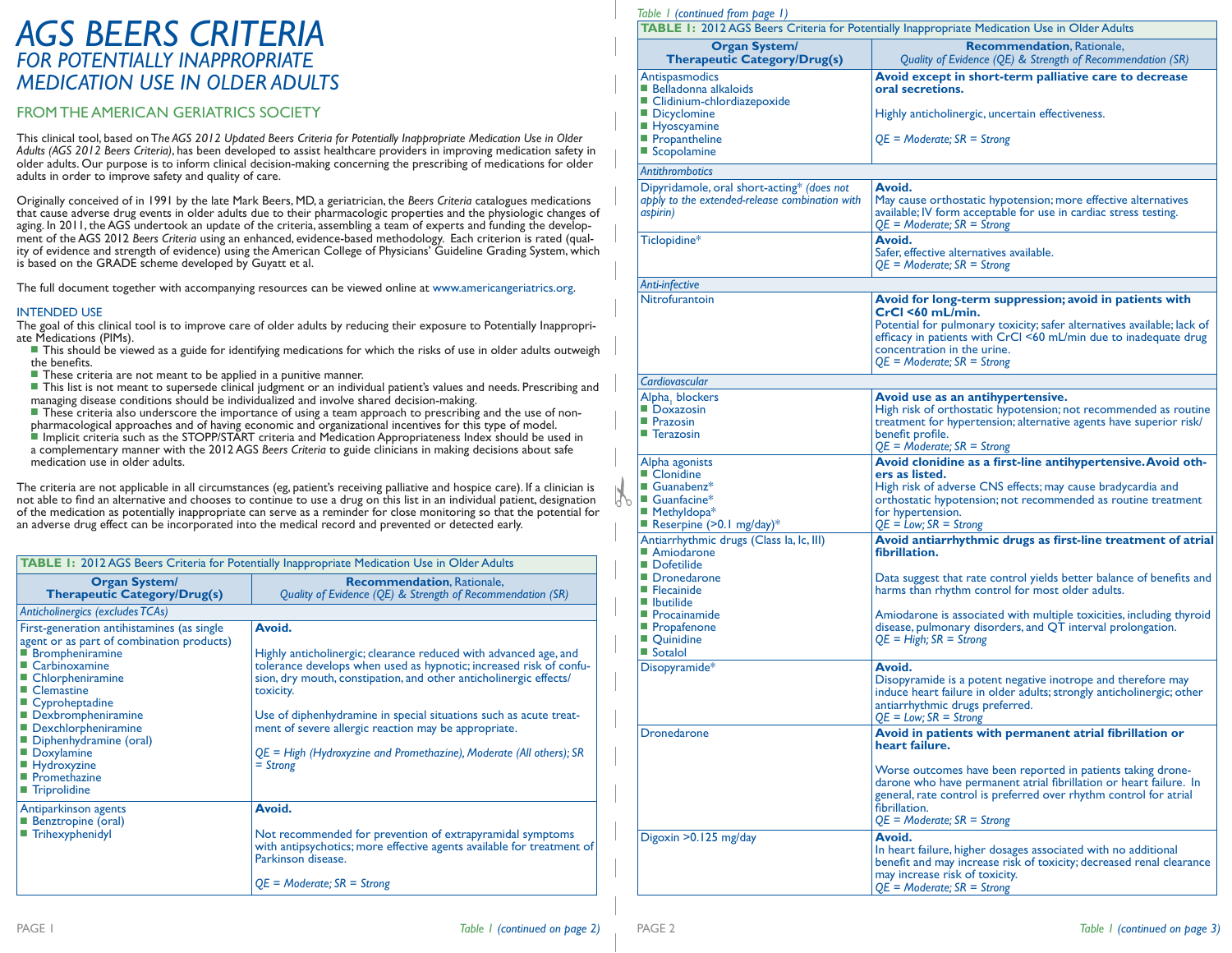| Table 1 (continued from page 2)                                                                         |                                                                                                                                                                                                                                                                       | Table 1 (continued from page 3)                                    |
|---------------------------------------------------------------------------------------------------------|-----------------------------------------------------------------------------------------------------------------------------------------------------------------------------------------------------------------------------------------------------------------------|--------------------------------------------------------------------|
|                                                                                                         | TABLE 1: 2012 AGS Beers Criteria for Potentially Inappropriate Medication Use in Older Adults                                                                                                                                                                         | <b>TABLE 1: 2012 AGS Beers</b>                                     |
| <b>Organ System/</b><br><b>Therapeutic Category/Drug(s)</b>                                             | <b>Recommendation, Rationale,</b><br>Quality of Evidence (QE) & Strength of Recommendation (SR)                                                                                                                                                                       | <b>Organ Syster</b><br><b>Therapeutic Categor</b>                  |
| Nifedipine, immediate release*                                                                          | Avoid.<br>Potential for hypotension; risk of precipitating myocardial ischemia.<br>$QE = High; SR = Strong$                                                                                                                                                           | Nonbenzodiazepine<br>hypnotics<br><b>Eszopicione</b><br>■ Zolpidem |
| Spironolactone >25 mg/day                                                                               | Avoid in patients with heart failure or with a CrCl <30<br>mL/min.<br>In heart failure, the risk of hyperkalemia is higher in older adults if<br>taking >25 mg/day.<br>$QE = Moderate; SR = Strong$                                                                   | ■ Zaleplon<br>Ergot mesylates*<br>Isoxsuprine*<br><b>Endocrine</b> |
| <b>Central Nervous System</b>                                                                           |                                                                                                                                                                                                                                                                       | Androgens<br>Methyltestosterone*                                   |
| Tertiary TCAs, alone or in combination:<br>■ Amitriptyline<br>Chlordiazepoxide-<br>amitriptyline        | Avoid.<br>Highly anticholinergic, sedating, and cause orthostatic hypotension;<br>the safety profile of low-dose doxepin $(56 \text{ mg/day})$ is comparable                                                                                                          | ■ Testosterone                                                     |
| ■ Clomipramine<br>Doxepin >6 mg/day                                                                     | to that of placebo.                                                                                                                                                                                                                                                   | <b>Desiccated thyroid</b>                                          |
| Imipramine<br>Perphenazine-amitriptyline<br><b>Trimipramine</b>                                         | $QE = High; SR = Strong$                                                                                                                                                                                                                                              | Estrogens with or without pr                                       |
| Antipsychotics, first- (conventional) and sec-<br>ond- (atypical) generation (see online for full list) | Avoid use for behavioral problems of dementia unless<br>non-pharmacologic options have failed and patient is<br>threat to self or others.                                                                                                                             |                                                                    |
|                                                                                                         | Increased risk of cerebrovascular accident (stroke) and mortality in<br>persons with dementia.<br>$QE = Moderate; SR = Strong$                                                                                                                                        |                                                                    |
| <b>Thioridazine</b>                                                                                     | Avoid.                                                                                                                                                                                                                                                                |                                                                    |
| Mesoridazine                                                                                            | Highly anticholinergic and greater risk of QT-interval prolongation.<br>$QE = Moderate; SR = Strong$                                                                                                                                                                  | <b>Growth hormone</b>                                              |
| <b>Barbiturates</b><br>■ Amobarbital*                                                                   | Avoid.                                                                                                                                                                                                                                                                | ď                                                                  |
| $\blacksquare$ Butabarbital*<br>■ Butalbital<br>$\blacksquare$ Mephobarbital*<br>Pentobarbital*         | High rate of physical dependence; tolerance to sleep benefits;<br>greater risk of overdose at low dosages.<br>$QE = High; SR = Strong$                                                                                                                                | Insulin, sliding scale                                             |
| Phenobarbital<br>■ Secobarbital*                                                                        |                                                                                                                                                                                                                                                                       | Megestrol                                                          |
| <b>Benzodiazepines</b><br>Short- and intermediate-acting:<br>Alprazolam                                 | Avoid benzodiazepines (any type) for treatment of insom-<br>nia, agitation, or delirium.                                                                                                                                                                              |                                                                    |
| Estazolam<br>Lorazepam<br>■ Oxazepam<br>$\blacksquare$ Temazepam<br>■ Triazolam                         | Older adults have increased sensitivity to benzodiazepines and<br>decreased metabolism of long-acting agents. In general, all ben-<br>zodiazepines increase risk of cognitive impairment, delirium, falls,<br>fractures, and motor vehicle accidents in older adults. | Sulfonylureas, long-duration<br>Chlorpropamide<br>Glyburide        |
| Long-acting:<br>■ Chlorazepate<br>Chlordiazepoxide                                                      | May be appropriate for seizure disorders, rapid eye movement<br>sleep disorders, benzodiazepine withdrawal, ethanol withdrawal,<br>severe generalized anxiety disorder, periprocedural anesthesia,                                                                    | <b>Gastrointestinal</b>                                            |
| ■ Chlordiazepoxide-amitriptyline<br>■ Clidinium-chlordiazepoxide<br>■ Clonazepam                        | end-of-life care.<br>$QE = High; SR = Strong$                                                                                                                                                                                                                         | Metoclopramide                                                     |
| ■ Diazepam<br>■ Flurazepam<br>■ Quazepam                                                                |                                                                                                                                                                                                                                                                       | Mineral oil, given orally                                          |
| Chloral hydrate*                                                                                        | Avoid.<br>Tolerance occurs within 10 days and risk outweighs the benefits in<br>light of overdose with doses only 3 times the recommended dose.<br>$QE = Low; SR = Strong$                                                                                            | Trimethobenzamide                                                  |
| Meprobamate                                                                                             | Avoid.<br>High rate of physical dependence; very sedating.<br>$QE = Moderate; SR = Strong$                                                                                                                                                                            |                                                                    |

| TABLE 1: 2012 AGS Beers Criteria for Potentially Inappropriate Medication Use in Older Adults                                                                                                                                                                                                                                                                                                                                                                                                                                                                                                                                                                |
|--------------------------------------------------------------------------------------------------------------------------------------------------------------------------------------------------------------------------------------------------------------------------------------------------------------------------------------------------------------------------------------------------------------------------------------------------------------------------------------------------------------------------------------------------------------------------------------------------------------------------------------------------------------|
| <b>Recommendation, Rationale,</b><br>Quality of Evidence (QE) & Strength of Recommendation (SR)                                                                                                                                                                                                                                                                                                                                                                                                                                                                                                                                                              |
| Avoid chronic use (>90 days)<br>Benzodiazepine-receptor agonists that have adverse events similar<br>to those of benzodiazepines in older adults (e.g., delirium, falls,<br>fractures); minimal improvement in sleep latency and duration.<br>$QE = Moderate; SR = Strong$                                                                                                                                                                                                                                                                                                                                                                                   |
| Avoid.<br>Lack of efficacy.<br>$QE = High; SR = Strong$                                                                                                                                                                                                                                                                                                                                                                                                                                                                                                                                                                                                      |
|                                                                                                                                                                                                                                                                                                                                                                                                                                                                                                                                                                                                                                                              |
| Avoid unless indicated for moderate to severe<br>hypogonadism.<br>Potential for cardiac problems and contraindicated in men with<br>prostate cancer.<br>$QE = Moderate; SR = Weak$                                                                                                                                                                                                                                                                                                                                                                                                                                                                           |
| Avoid.<br>Concerns about cardiac effects; safer alternatives available.<br>$QE = Low; SR = Strong$                                                                                                                                                                                                                                                                                                                                                                                                                                                                                                                                                           |
| Avoid oral and topical patch. Topical vaginal cream: Ac-<br>ceptable to use low-dose intravaginal estrogen for the<br>management of dyspareunia, lower urinary tract infec-<br>tions, and other vaginal symptoms.<br>Evidence of carcinogenic potential (breast and endometrium); lack<br>of cardioprotective effect and cognitive protection in older women.<br>Evidence that vaginal estrogens for treatment of vaginal dryness is<br>safe and effective in women with breast cancer, especially at dos-<br>ages of estradiol <25 mcg twice weekly.<br>$QE = High$ (Oral and Patch), Moderate (Topical); $SR =$ Strong (Oral and<br>Patch), Weak (Topical) |
| Avoid, except as hormone replacement following pituitary<br>gland removal.<br>Effect on body composition is small and associated with edema,<br>arthralgia, carpal tunnel syndrome, gynecomastia, impaired fasting<br>glucose.<br>$QE = High; SR = Strong$                                                                                                                                                                                                                                                                                                                                                                                                   |
| Avoid.<br>Higher risk of hypoglycemia without improvement in hyperglyce-<br>mia management regardless of care setting.<br>$QE = Moderate; SR = Strong$                                                                                                                                                                                                                                                                                                                                                                                                                                                                                                       |
| Avoid.<br>Minimal effect on weight; increases risk of thrombotic events and<br>possibly death in older adults.<br>$QE = Moderate; SR = Strong$                                                                                                                                                                                                                                                                                                                                                                                                                                                                                                               |
| Avoid.<br>Chlorpropamide: prolonged half-life in older adults; can cause<br>prolonged hypoglycemia; causes SIADH<br>Glyburide: higher risk of severe prolonged hypoglycemia in older<br>adults.<br>$QE = High; SR = Strong$                                                                                                                                                                                                                                                                                                                                                                                                                                  |
|                                                                                                                                                                                                                                                                                                                                                                                                                                                                                                                                                                                                                                                              |
| Avoid, unless for gastroparesis.<br>Can cause extrapyramidal effects including tardive dyskinesia; risk<br>may be further increased in frail older adults.<br>$QE = Moderate; SR = Strong$                                                                                                                                                                                                                                                                                                                                                                                                                                                                   |
| Avoid.<br>Potential for aspiration and adverse effects; safer alternatives avail-<br>able.<br>$QE = Moderate; SR = Strong$                                                                                                                                                                                                                                                                                                                                                                                                                                                                                                                                   |
| Avoid.<br>One of the least effective antiemetic drugs; can cause extrapyrami-<br>dal adverse effects.<br>$QE = Moderate; SR = Strong$                                                                                                                                                                                                                                                                                                                                                                                                                                                                                                                        |
|                                                                                                                                                                                                                                                                                                                                                                                                                                                                                                                                                                                                                                                              |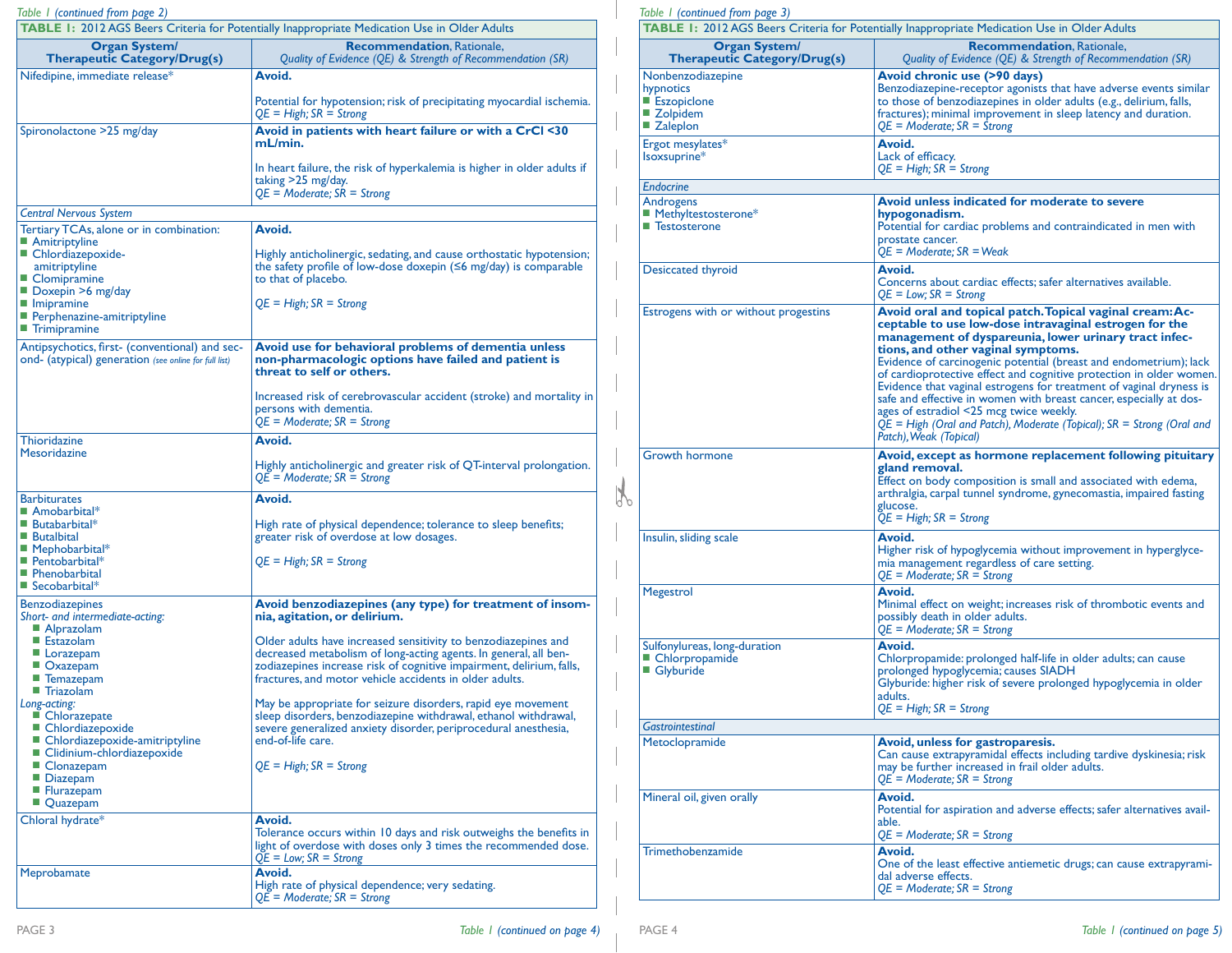## *Table 1 (continued from page 4)*

|                                                                                                                                                                                                                                                                                                      | TABLE 1: 2012 AGS Beers Criteria for Potentially Inappropriate Medication Use in Older Adults                                                                                                                                                                                                                                                                                                                                                                                                                                                                                                                                                                                                                                                |  |
|------------------------------------------------------------------------------------------------------------------------------------------------------------------------------------------------------------------------------------------------------------------------------------------------------|----------------------------------------------------------------------------------------------------------------------------------------------------------------------------------------------------------------------------------------------------------------------------------------------------------------------------------------------------------------------------------------------------------------------------------------------------------------------------------------------------------------------------------------------------------------------------------------------------------------------------------------------------------------------------------------------------------------------------------------------|--|
| <b>Organ System/</b><br><b>Therapeutic Category/Drug(s)</b>                                                                                                                                                                                                                                          | <b>Recommendation, Rationale,</b><br>Quality of Evidence (QE) & Strength of Recommendation (SR)                                                                                                                                                                                                                                                                                                                                                                                                                                                                                                                                                                                                                                              |  |
| <b>Pain Medications</b>                                                                                                                                                                                                                                                                              |                                                                                                                                                                                                                                                                                                                                                                                                                                                                                                                                                                                                                                                                                                                                              |  |
| Meperidine                                                                                                                                                                                                                                                                                           | Avoid.<br>Not an effective oral analgesic in dosages commonly used; may<br>cause neurotoxicity; safer alternatives available.<br>$QE = High; SR = Strong$                                                                                                                                                                                                                                                                                                                                                                                                                                                                                                                                                                                    |  |
| Non-COX-selective NSAIDs, oral<br>Aspirin > 325 mg/day<br>Diclofenac<br>Diflunisal<br>Etodolac<br>Fenoprofen<br><b>IDuprofen</b><br>■ Ketoprofen<br>■ Meclofenamate<br>■ Mefenamic acid<br>■ Meloxicam<br>■ Nabumetone<br>Naproxen<br><b>Oxaprozin</b><br><b>Piroxicam</b><br>■ Sulindac<br>Tolmetin | Avoid chronic use unless other alternatives are not effec-<br>tive and patient can take gastroprotective agent (proton-<br>pump inhibitor or misoprostol).<br>Increases risk of GI bleeding/peptic ulcer disease in high-risk<br>groups, including those $\geq$ 75 years old or taking oral or parenteral<br>corticosteroids, anticoagulants, or antiplatelet agents. Use of pro-<br>ton pump inhibitor or misoprostol reduces but does not eliminate<br>risk. Upper GI ulcers, gross bleeding, or perforation caused by<br>NSAIDs occur in approximately 1% of patients treated for 3-6<br>months, and in about 2%-4% of patients treated for 1 year. These<br>trends continue with longer duration of use.<br>$QE = Moderate; SR = Strong$ |  |
| Indomethacin<br>Ketorolac, includes parenteral                                                                                                                                                                                                                                                       | Avoid.<br>Increases risk of GI bleeding/peptic ulcer disease in high-risk<br>groups (See Non-COX selective NSAIDs)<br>Of all the NSAIDs, indomethacin has most adverse effects.<br>QE = Moderate (Indomethacin), High (Ketorolac); SR = Strong                                                                                                                                                                                                                                                                                                                                                                                                                                                                                               |  |
| Pentazocine*                                                                                                                                                                                                                                                                                         | Avoid.<br>Opioid analgesic that causes CNS adverse effects, including confu-<br>sion and hallucinations, more commonly than other narcotic drugs;<br>is also a mixed agonist and antagonist; safer alternatives available.<br>$QE = Low$ ; $SR = Strong$                                                                                                                                                                                                                                                                                                                                                                                                                                                                                     |  |
| Skeletal muscle relaxants<br>Carisoprodol<br>■ Chlorzoxazone<br>Cyclobenzaprine<br>Metaxalone<br>■ Methocarbamol<br>Orphenadrine                                                                                                                                                                     | Avoid.<br>Most muscle relaxants poorly tolerated by older adults, because of<br>anticholinergic adverse effects, sedation, increased risk of fractures;<br>effectiveness at dosages tolerated by older adults is questionable.<br>$QE = Moderate; SR = Strong$<br>*Infrequently used drugs. Table 1 Abbreviations: ACEI, angiotensin converting-enzyme inhibitors; ARB, angiotensin                                                                                                                                                                                                                                                                                                                                                          |  |

receptor blockers; CNS, central nervous system; COX, cyclooxygenase; CrCl, creatinine clearance; GI, gastrointestinal; NSAIDs, nonsteroidal anti-inflammatory drugs; SIADH, syndrome of inappropriate antidiuretic hormone secretion; SR, Strength of Recommendation; TCAs, tricyclic antidepressants; QE, Quality of Evidence

**TABLE 2:** 2012 AGS Beers Criteria for Potentially Inappropriate Medication Use in Older Adults Due to Drug-Disease or Drug-Syndrome Interactions That May Exacerbate the Disease or Syndrome **Disease or Syndrome Drug(s) Recommendation**, Rationale, *Quality of Evidence (QE) & Strength of Recommendation (SR) Cardiovascular* Heart failure NSAIDs and COX-2 inhibitors Nondihydropyridine CCBs (avoid only for systolic heart failure) Diltiazem ■ Verapamil Pioglitazone, rosiglitazone Cilostazol Dronedarone **Avoid.** Potential to promote fluid retention and/or exacerbate heart failure. *QE = Moderate (NSAIDs, CCBs, Dronedarone), High (Thiazolidinediones (glitazones)), Low (Cilostazol); SR = Strong*

|                                            | Table 2 (continued from page 5)<br>Disease or Drug-Syndrome Interactions That May Exacerbate the Disease or Syndrome                                                                                                        | TABLE 2: 2012 AGS Beers Criteria for Potentially Inappropriate Medication Use in Older Adults Due to Drug-                                                                                                                                                                                                                                                                         |
|--------------------------------------------|-----------------------------------------------------------------------------------------------------------------------------------------------------------------------------------------------------------------------------|------------------------------------------------------------------------------------------------------------------------------------------------------------------------------------------------------------------------------------------------------------------------------------------------------------------------------------------------------------------------------------|
| <b>Disease or</b><br><b>Syndrome</b>       | Drug(s)                                                                                                                                                                                                                     | <b>Recommendation, Rationale, Quality of Evidence</b><br>(QE) & Strength of Recommendation (SR)                                                                                                                                                                                                                                                                                    |
| Syncope                                    | Acetylcholinesterase inhibitors (AChEls)<br>Peripheral alpha blockers<br>Doxazosin<br><b>Prazosin</b><br><b>Terazosin</b><br><b>Tertiary TCAs</b><br>Chlorpromazine, thioridazine, and olan-                                | Avoid.<br>Increases risk of orthostatic hypotension or brady-<br>cardia.<br>QE = High (Alpha blockers), Moderate (AChEls,TCAs and<br>antipsychotics); $SR =$ Strong (AChEIs and TCAs), Weak<br>(Alpha blockers and antipsychotics)                                                                                                                                                 |
|                                            | zapine                                                                                                                                                                                                                      |                                                                                                                                                                                                                                                                                                                                                                                    |
| <b>Central Nervous System</b>              |                                                                                                                                                                                                                             |                                                                                                                                                                                                                                                                                                                                                                                    |
| Chronic<br>seizures or<br>epilepsy         | <b>Bupropion</b><br>Chlorpromazine<br>Clozapine<br>Maprotiline<br>Olanzapine<br><b>Thioridazine</b>                                                                                                                         | Avoid.<br>Lowers seizure threshold; may be acceptable in<br>patients with well-controlled seizures in whom alter-<br>native agents have not been effective.                                                                                                                                                                                                                        |
|                                            | <b>Thiothixene</b><br>Tramadol                                                                                                                                                                                              | $QE = Moderate; SR = Strong$                                                                                                                                                                                                                                                                                                                                                       |
| <b>Delirium</b>                            | <b>AIITCAs</b><br>Anticholinergics (see online for full list)<br><b>Benzodiazepines</b><br>Chlorpromazine<br>Corticosteroids<br>$H2$ -receptor antagonist<br><b>Meperidine</b><br>Sedative hypnotics<br><b>Thioridazine</b> | Avoid.<br>Avoid in older adults with or at high risk of delirium<br>because of inducing or worsening delirium in older<br>adults; if discontinuing drugs used chronically, taper to<br>avoid withdrawal symptoms.<br>$QE = Moderate; SR = Strong$                                                                                                                                  |
| Dementia<br>& cognitive<br>impairment      | Anticholinergics (see online for full list)<br><b>Benzodiazepines</b><br>H <sub>2</sub> -receptor antagonists<br>Zolpidem<br>Antipsychotics, chronic and as-needed use                                                      | Avoid.<br>Avoid due to adverse CNS effects.<br>Avoid antipsychotics for behavioral problems of<br>dementia unless non-pharmacologic options have<br>failed and patient is a threat to themselves or others.<br>Antipsychotics are associated with an increased risk<br>of cerebrovascular accident (stroke) and mortality in<br>persons with dementia.<br>$QE = High; SR = Strong$ |
| <b>History</b><br>of falls or<br>fractures | <b>Anticonvulsants</b><br><b>Antipsychotics</b><br><b>Benzodiazepines</b><br>Nonbenzodiazepine hypnotics<br><b>Eszopicione</b><br>■ Zaleplon<br>Zolpidem<br><b>TCAs/SSRIs</b>                                               | Avoid unless safer alternatives are not avail-<br>able; avoid anticonvulsants except for seizure.<br>Ability to produce ataxia, impaired psychomotor<br>function, syncope, and additional falls; shorter-acting<br>benzodiazepines are not safer than long-acting ones.<br>$QE = High; SR = Strong$                                                                                |
| <b>Insomnia</b>                            | Oral decongestants<br>Pseudoephedrine<br>Phenylephrine Stimulants<br>Amphetamine<br>Methylphenidate<br>Pemoline Theobromines<br>Theophylline<br>Caffeine                                                                    | Avoid.<br>CNS stimulant effects.<br>$QE = Moderate; SR = Strong$                                                                                                                                                                                                                                                                                                                   |
| Parkinson's<br>disease                     | All antipsychotics (see online publica-<br>tion for full list, except for quetiapine and<br>clozapine)<br><b>Antiemetics</b><br>■ Metoclopramide<br>Prochlorperazine<br>Promethazine                                        | Avoid.<br>Dopamine receptor antagonists with potential to<br>worsen parkinsonian symptoms.<br>Quetiapine and clozapine appear to be less likely to<br>precipitate worsening of Parkinson disease.<br>$QE = Moderate; SR = Strong$                                                                                                                                                  |

PP.